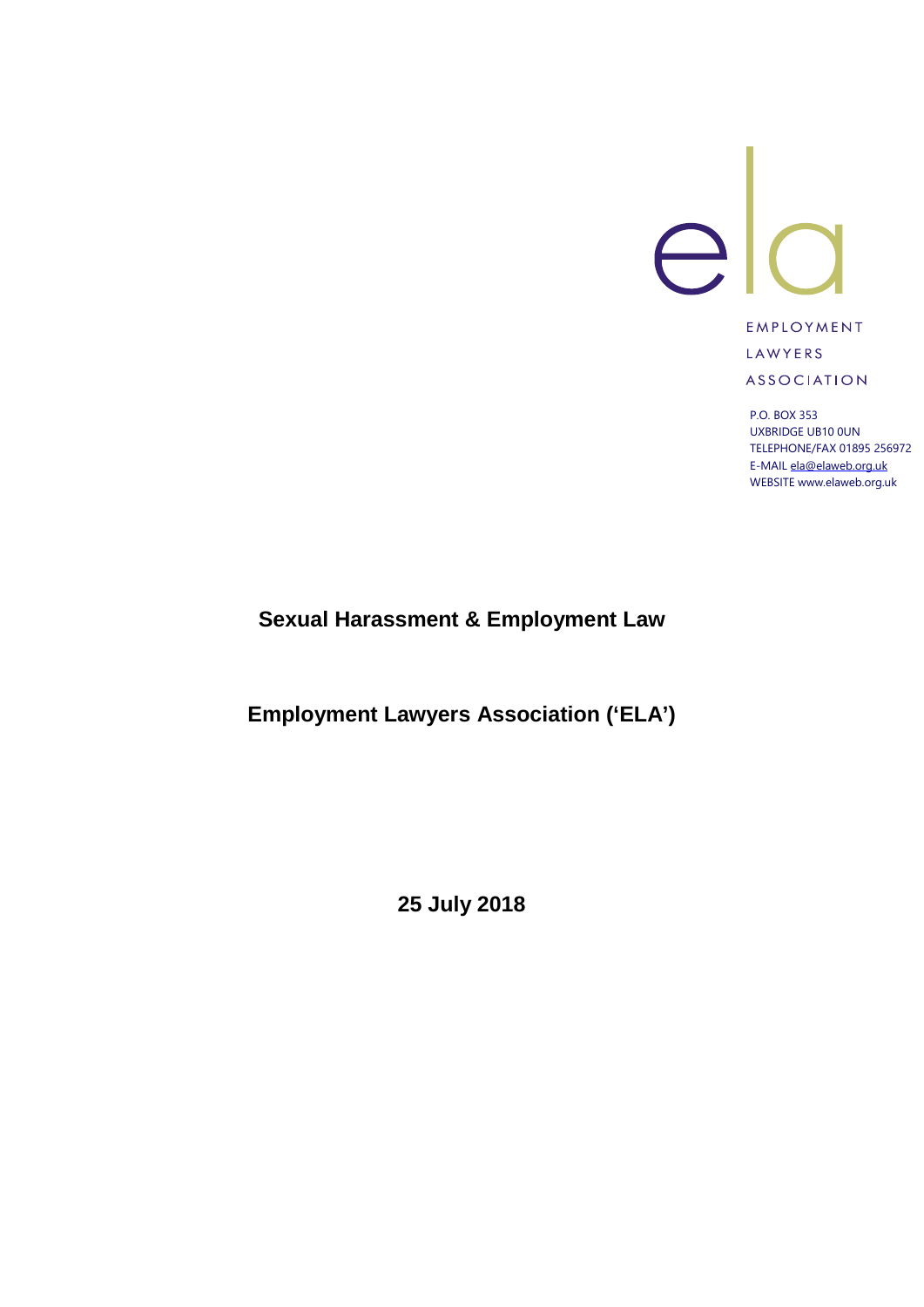

### **EMPLOYMENT LAWYERS ASSOCIATION ('ELA')**

**SEXUAL HARASSMENT & EMPLOYMENT LAW**

This paper is set out as follows:

- A About ELA
- B Purpose of this paper
- C Context
- D Policies and training
- E Response to incidents
- F Settlement agreements and confidentiality
- G Other suggestions

Conclusions

## **A ABOUT ELA**

The Employment Lawyers Association ('ELA') is an a-political group of approximately 6,000 UK employment law specialists. Members include in house, trade union and private practice employment lawyers, who advise employers and employees, and represent clients in Courts and Employment Tribunals. ELA does not lobby on behalf of third parties or comment on the political merits of proposed legislation. However, ELA is happy to share legal and practical insight gained from our experience as employment lawyers.

#### **B PURPOSE OF THIS PAPER**

- 1. This paper is intended to provide information and insight to those considering potential change to employment laws and practices related to workplace sexual harassment. The paper offers some commentary on current laws and their impact, in practice, on victims, perpetrators and employers. It is further informed by a limited survey of our members completed on 20 July 2018, to which 464 ELA members responded (8% of those included in the survey). Please note that this paper is not intended to provide a comprehensive overview or review of sexual harassment law, but simply to contribute to current debate.
- 2. There are a number of reviews, initiatives and bodies currently focused on sexual harassment at work including, for example, the Parliamentary Women & Equalities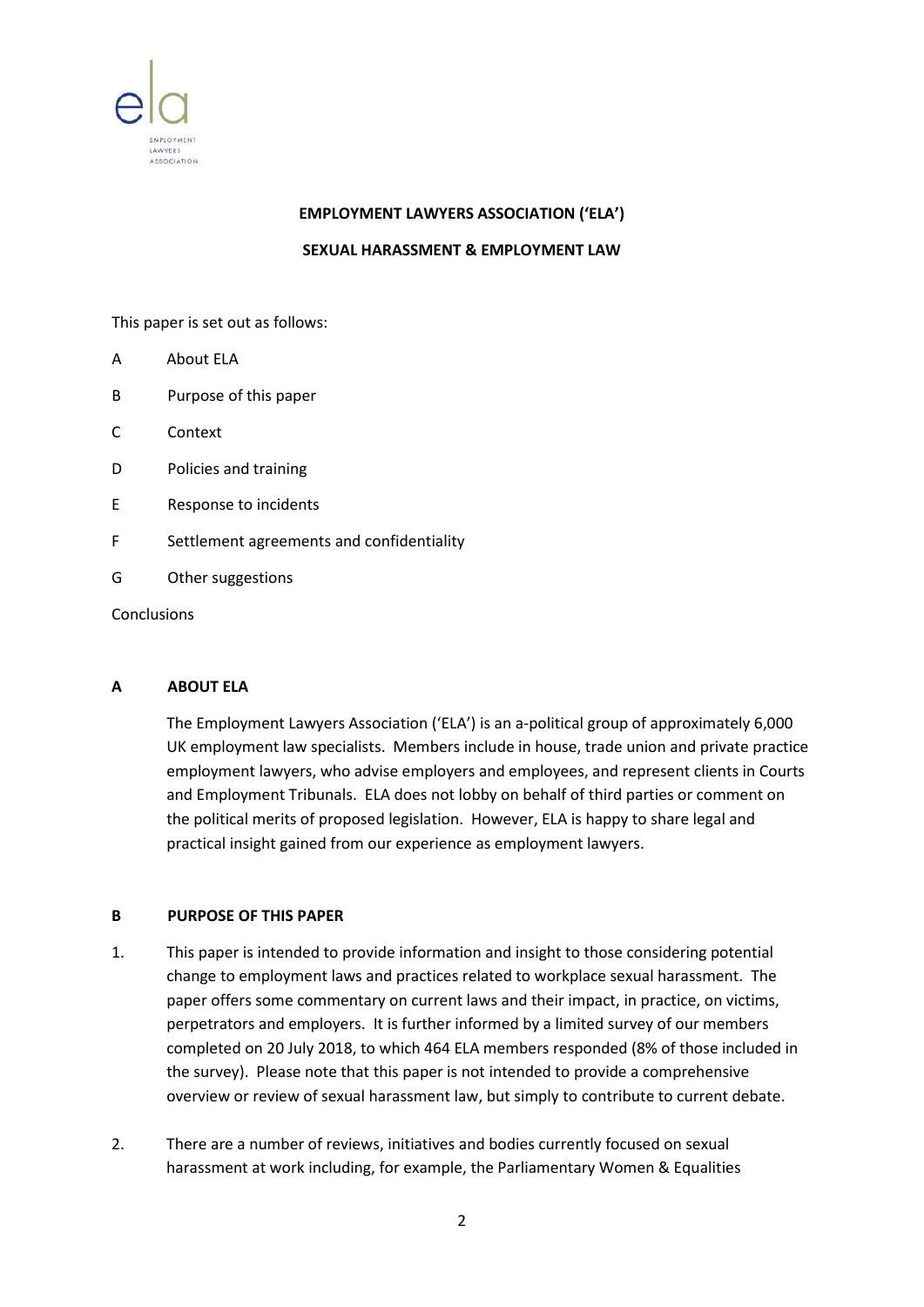

Committee inquiry into sexual harassment in the workplace, the Law Society, the Solicitors Regulatory Authority ('SRA'), the Equality and Human Rights Commission ('EHRC') and the Advisory Conciliation and Arbitration Service ('ACAS'). This paper is intended to complement and assist those bodies and reviews, and there is naturally some overlap between the content of various reports and contributions and this paper. In particular, the paper submitted by employment and partnership lawyers, CM Murray LLP, to the Women & Equalities Committee inquiry offers some helpful perspectives on employment law and sexual harassment. As discussion develops we anticipate that this ELA paper may need to be updated and/or replaced.

3. It should be noted that whilst ELA members have, in many respects, differing views, responses to ELA's Survey from claimant and respondent-focused lawyers were markedly consistent in many areas.

### **C CONTEXT**

### **1. Responsibility for sexual harassment**

Responsibility for sexual harassment in the workplace rests squarely with perpetrators. Attention given to the role of employers below reflects the significance of employers in preventing sexual harassment and in dealing with incidents and allegations as they arise. This focus should not give the impression that sexual harassment is typically perpetrated by, or actively supported by, employers. It is acknowledged that many employers work hard to eradicate harassment within their organisations. Similarly, lawyers advising employers typically work hard to encourage best practice.

## **2. Definition of sexual harassment at work**

- 2.1 It is worth highlighting from the outset that 'harassment' has a different, broader, meaning in an employment law context to that understood by the general public.
- 2.2 The definition of harassment set out in s26 Equality Act 2010 is quite long and complex, and has been interpreted through case law. Essentially, the Equality Act confirms that a person harasses another person 'B' where they:

*engage in 'unwanted conduct related to' sex or 'of a sexual nature' and 'the conduct has the purpose or effect of' 'violating B's dignity' or 'creating an intimidating, hostile, degrading, humiliating or offensive environment for B'*. *The definition also covers less favourable treatment for rejecting or submitting to unwanted conduct of this nature.*

2.3 This employment law definition goes far beyond public understanding of 'harassment' as being behaviour such as unwanted touching, stalking, sexual threats or rape. The employment law definition clearly covers matters which would not ordinarily amount to a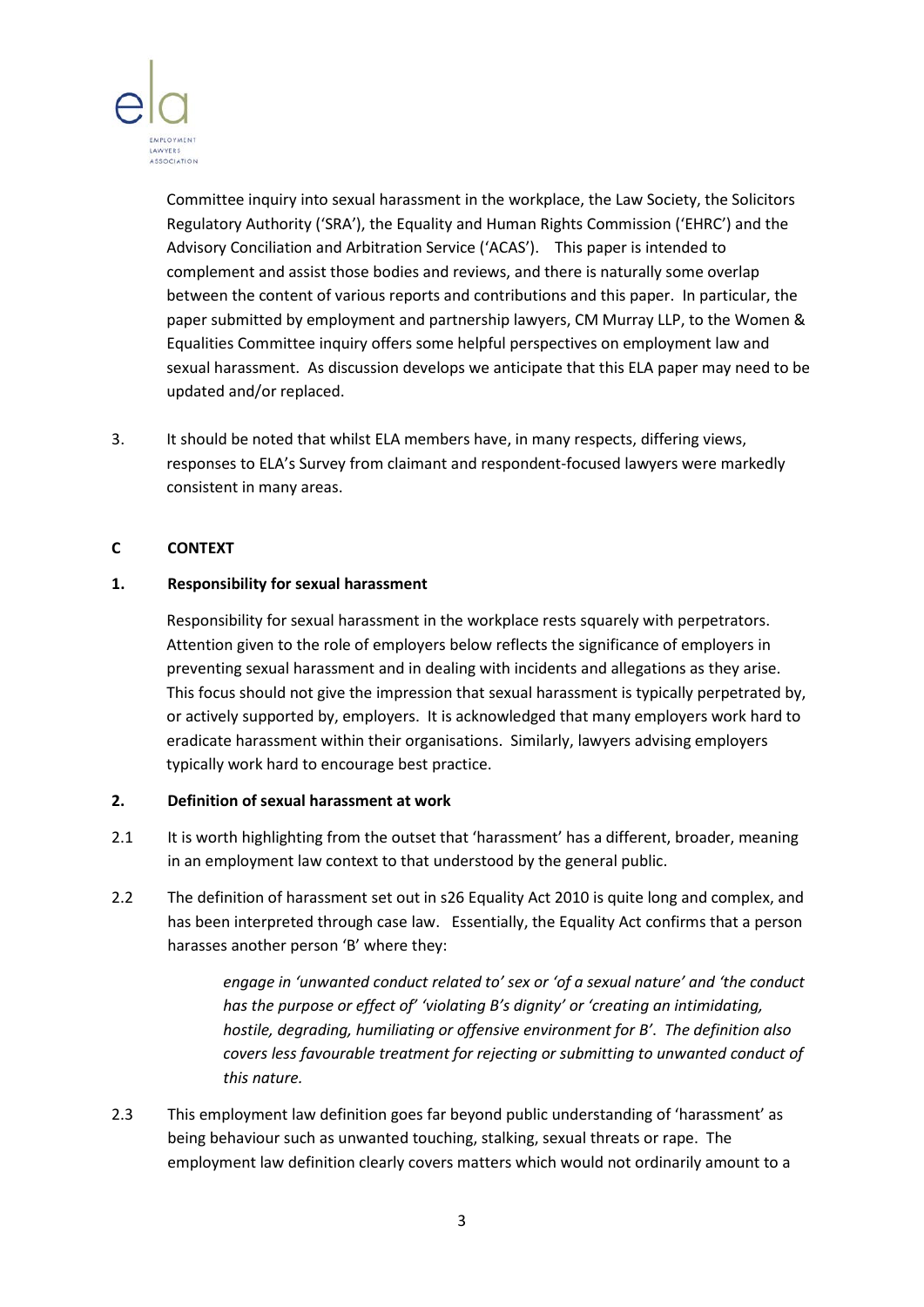

crime. For example, making offensive jokes may create a humiliating or offensive workplace environment for an employee sufficient to amount to harassment for the purposes of the Equality Act. This set of facts may not meet criminal law criteria required for successful prosecution.

- 2.4 The legal standard for 'proof' of allegations is very different in an employment context from a criminal context. Essentially, it is much easier to 'prove' harassment for the purposes of employment legislation. The consequences of allegations being proven are also very different.
- 2.5 In an employment context, subjective impact on the victim is important (amongst other things). So, for example, it is possible to 'harass' for employment law purposes without intending to do so.
- 2.6 Through a common definition, employment law recognises harassment connected to a range of 'protected characteristics' (including for example race, age, disability, religion and belief and sexual orientation) in a consistent way. Consistency makes advising employers and employees, predicting outcomes, fair decisions, and settling claims easier. Any attempt to change sexual harassment laws out of line with laws relating to harassment on grounds of other recognised 'protected characteristics' would be unhelpful from a legal perspective. ELA anticipates that any attempt to give sexual harassment preference over other forms of harassment (eg on grounds of disability or race) would be challenged vigorously by interested parties in the Courts.
- 2.7 This current employment law definition is also consistent European law and any departure from this approach is likely to be challenged (assuming European law continues to apply).
- 2.8 In practice, the current employment law definition works reasonably well and is the cornerstone of a great deal of helpful case law. From a practical perspective, an amendment to this definition may be an unhelpful distraction from focusing on prevention and would introduce a period of uncertainty. It is hard to identify changes to the Equality Act definition that would either reduce harassment directly or encourage employers and others to take steps to do so.
- 2.9 Even disregarding European law constraints, harmonisation of criminal and employment law criteria and rules would not be practical, appropriate or helpful for victims or alleged perpetrators, and would inevitably lead to 'less serious' harassment falling out of scope of employment legislation.
- 2.10 Essentially, ELA would not recommend any substantial change to the current legal definition of harassment related to sex for employment law purposes.
- 2.11 It is imperative that those discussing or proposing changes to laws relating to sexual harassment are clear about the type of sexual harassment they are referring to (ie whether they are referring to criminal or employment law definitions/standards). For the purposes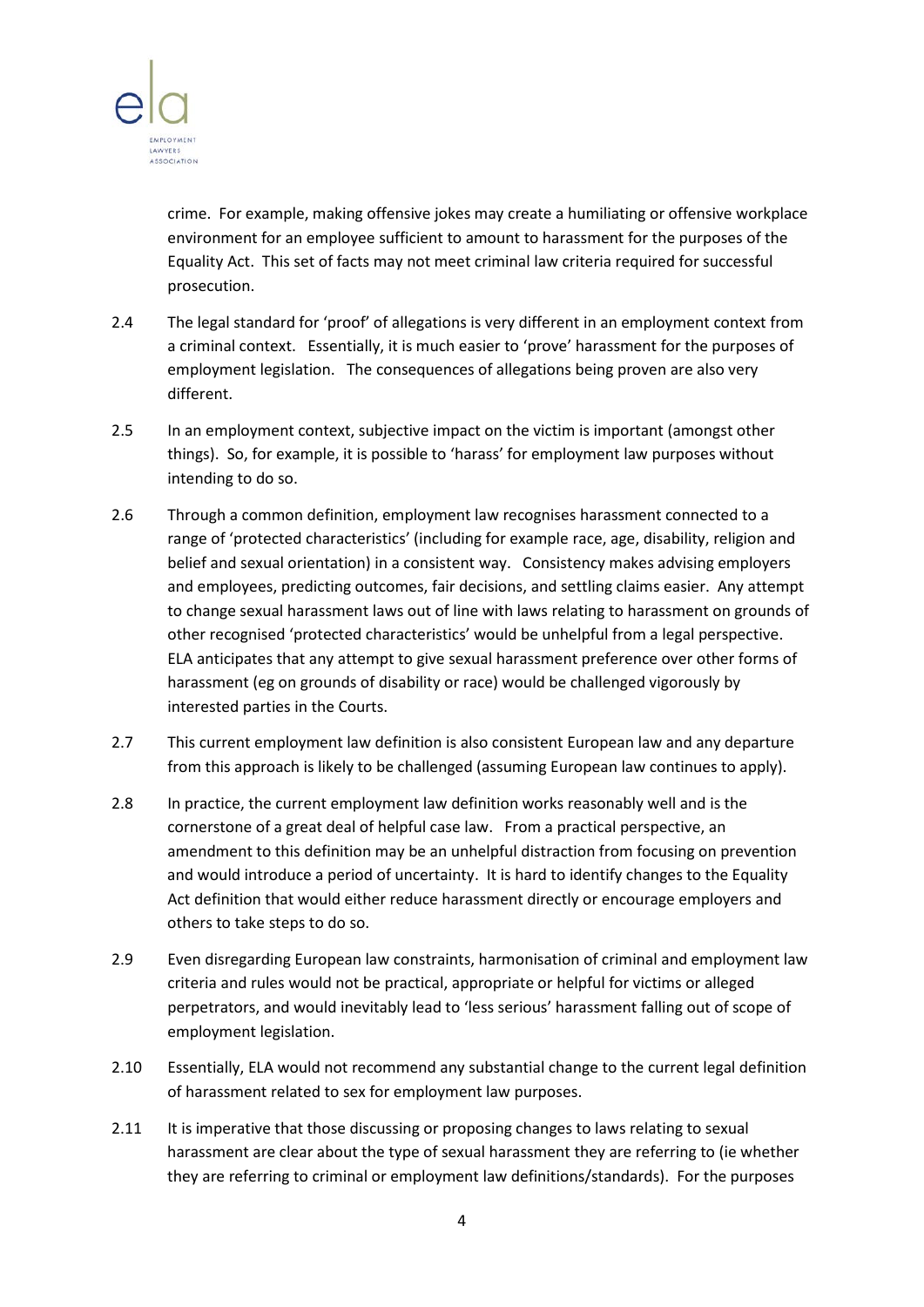

of this paper, ELA is referring to harassment in the employment law sense, except where expressly confirmed otherwise.

### **3. Liability**

Amongst others, individual employees, eg perpetrators, line managers, HR managers, and employers may be liable for sexual harassment under employment law. Employers may currently defend claims on the basis that they have taken 'reasonable steps' to prevent harassment, for example by offering training. Both potential liability and potential for defence are important in encouraging employers and senior managers to focus on prevention and attend to training. Essentially, this potential legal liability can help focus even unwilling employers on the need to combat sexual harassment. However, if the bar for avoiding responsibility is set too high there is a risk that employers and managers may be unnecessarily stigmatised. See further below in relation to a potential code of conduct for sexual harassment.

### **4. Role of employment lawyers**

Employment lawyers typically engage with employers and employees over sexual harassment by:

- offering advice on compliance and prevention, eg by drafting equality policies, reviewing working practices and, providing training to HR practitioners, managers and employees;
- helping claimants, employers and respondents respond to specific allegations of harassment, eg advising on an investigation, grievance or disciplinary process;
- advising on settlement of claims (typically by means of a statutory settlement agreement); and/or
- assisting with litigation.

See further below.

## **D POLICIES AND TRAINING**

## 1. **Equality policies and training in practice**

1.1 Employment lawyers have considerable experience of offering equality training to employers, both to human resource specialists and to staff directly. Similarly, equality policies will often be drafted by employment lawyers (or be based on documents that have been drafted by employment lawyers.) This work appears to have had some impact in helping to change workplace culture but the quality of the training itself is not the only factor. For example, securing appropriate internal 'business sponsors' can be important and the frequency of training, implementation of policies and relevance of policies to the particular workplace and group of employees can make a difference.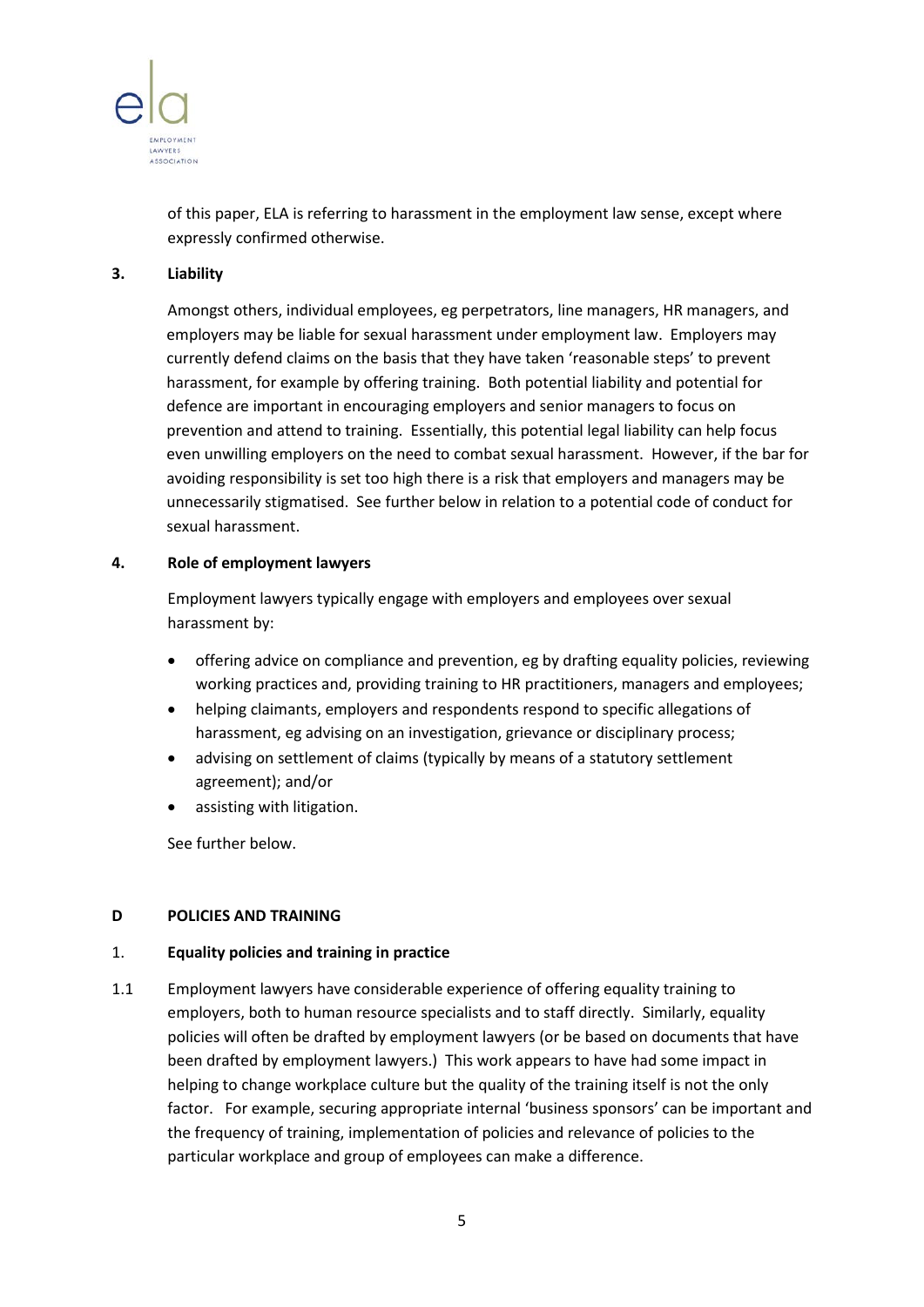

- 1.2 Rigorous academic research into the practical impact of various types of training and policy would be helpful to inform employer choices, and the advice of employment lawyers, although, in practice, this is difficult in the absence of accessible and reliable statistics relating to sexual harassment allegations, claims and outcomes.
- 1.3 In practice, employment lawyers often observe that employers are more open to suggestions after they have experienced the stress, wasted management time, expense etc of a claim.
- 1.4 Cultural change can take time and, to some extent, employers 'inherit' the attitudes of those they recruit. 283 respondents to ELA's survey confirmed that they would be willing to help if a group of employment lawyers were to offer training to school children on workplace rights and responsibilities, including sexual harassment.
- 1.5 There appear to be marked differences in attitudes between different sectors, job types, professions, sexes, age-groups etc. Employment lawyers will typically adapt equality training to audience. For example, training related to recruitment practices might not be appropriate for junior administrators, whereas training on raising concerns might be appropriate for a broad audience.

### **2. Potential introduction of mandatory harassment policies**

Requiring the application of rigid, mandatory harassment policies for employers is unlikely to be helpful. For example, because that would side step the educational benefits for employers of working on policies, and the thought and commitment that is required to adapt policies to a particular workplace. A new code of practice is likely to be more helpful than rigid policies, see further below. The reality is that employees do not always read policies, and employment lawyers observe that it is not so much having documents but doing something with them that makes the difference.

#### **3. Specific workplace sexual harassment training**

- 3.1 It is notable that equality training and policies do not always focus explicitly, or in detail, on sexual harassment. This is unfortunate as it is apparent that perpetrators and victims often have different ideas about the sort of behaviour that amounts to harassment. This is something that employment lawyers and employers could work together to improve.
- 3.2 Limitations should also be acknowledged: many perpetrators harass individuals deliberately and are either fully aware of what they are doing, or recklessly disregard the impact on the victim. Training may not directly impact on perpetrators' behaviour but may still help empower colleagues, managers and victims to speak up and take action.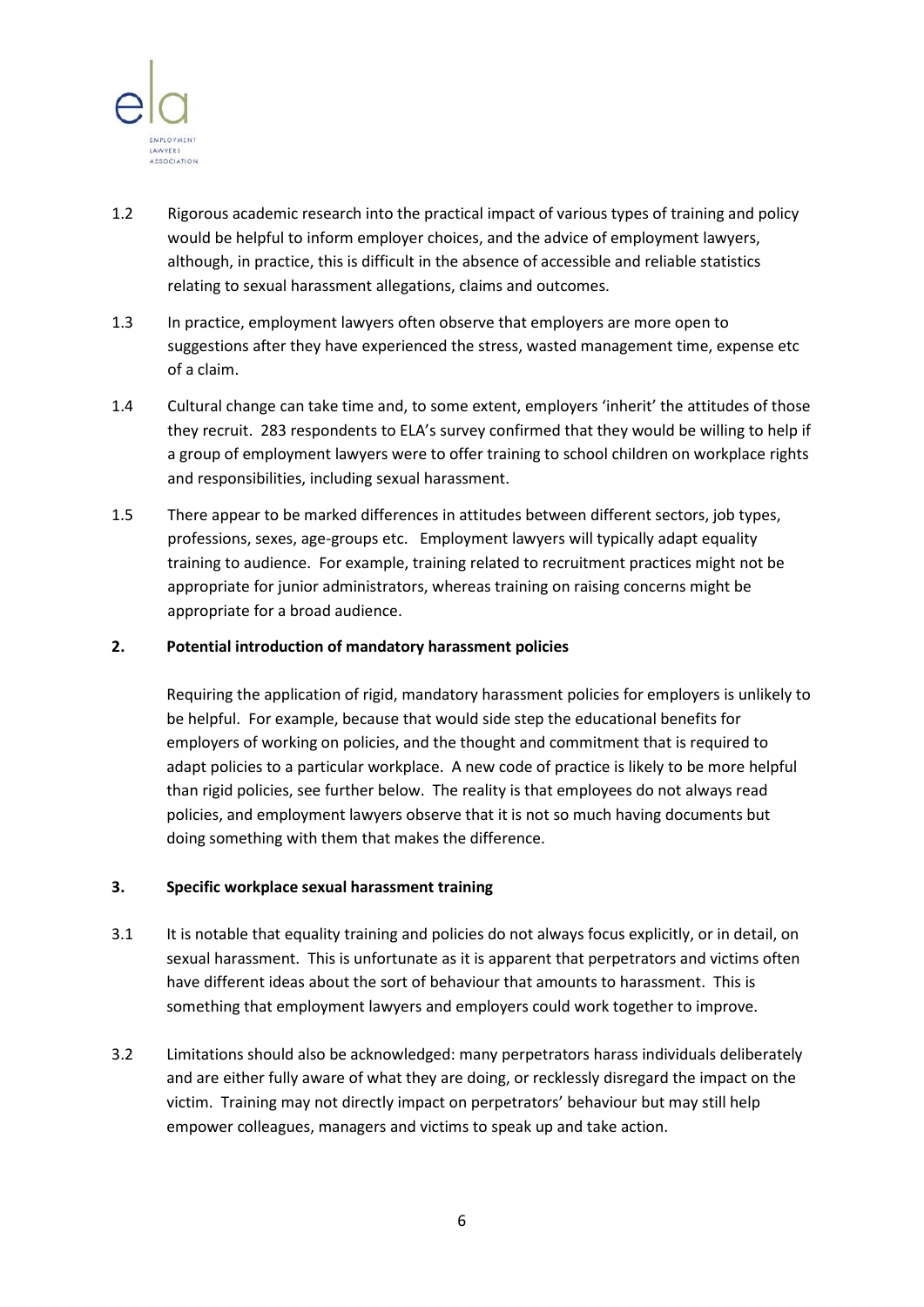

### **E RESPONSE TO INCIDENTS**

#### 1. **Early reporting**

Frequently concern is raised that reports of sexual harassment are not made (or dealt with) early or often enough, for example before harassment becomes more serious or whilst there is still an opportunity to deal with matters informally. By the time victims approach lawyers, it is often too late for them to 'save' their relationships and the attitudes of managers can become entrenched. Many victims end up leaving their employment. 46% of respondents to ELA's survey indicated that where a formal grievance or complaint about sexual harassment was raised employees 'rarely' remained in their role, whilst a further 51% indicated that complainants 'sometimes' remained in their role. (This may not give a clear picture of how this works in practice given that the formal complaints reaching lawyers may not be representative of all workplace complaints, and it seems likely that those reaching lawyers are at the more serious end. Nevertheless, survey and anecdotal evidence from employment lawyers is depressing.)

#### 2. **Retaliation**

- 2.1 Raising a formal grievance brings with it a risk of retaliation (victimisation), and if that happens the impact on the victim can be severe. This is something that employment lawyers will naturally warn both claimants and employers about when incidents arise. Nevertheless, reaction is a common human response to complaints, and even well-supported and diligent HR practitioners may not be able to prevent it.
- 2.2 67% of respondents to ELA's survey indicated that where they advised employees or employers on sexual harassment the complaints typically related to a more senior or powerful individual, whilst only 3% indicated that this was not usually or never the case. Employees who make complaints are vulnerable. This is something that is, to some extent, unavoidable, but which employers and lawyers could work to improve. Senior sponsorship of policies, reporting and claimants is likely to be important but this is not something that can easily be developed simply by changing the law. (See below on a potential code of practice.)
- 2.3 In many cases victims will choose to endure harassment or seek alternative employment, rather than make internal reports or raise claims. This will be the case for many who seek legal advice as well as those who choose not to do so. Statistics and surveys cannot identify the extent to which this occurs but employment lawyers, naturally, know that it does occur to some extent through their own work.
- 2.4 Bringing any kind of discrimination claim or grievance is typically stressful for the individual (much more so than those who have not been involved might imagine), and stress-related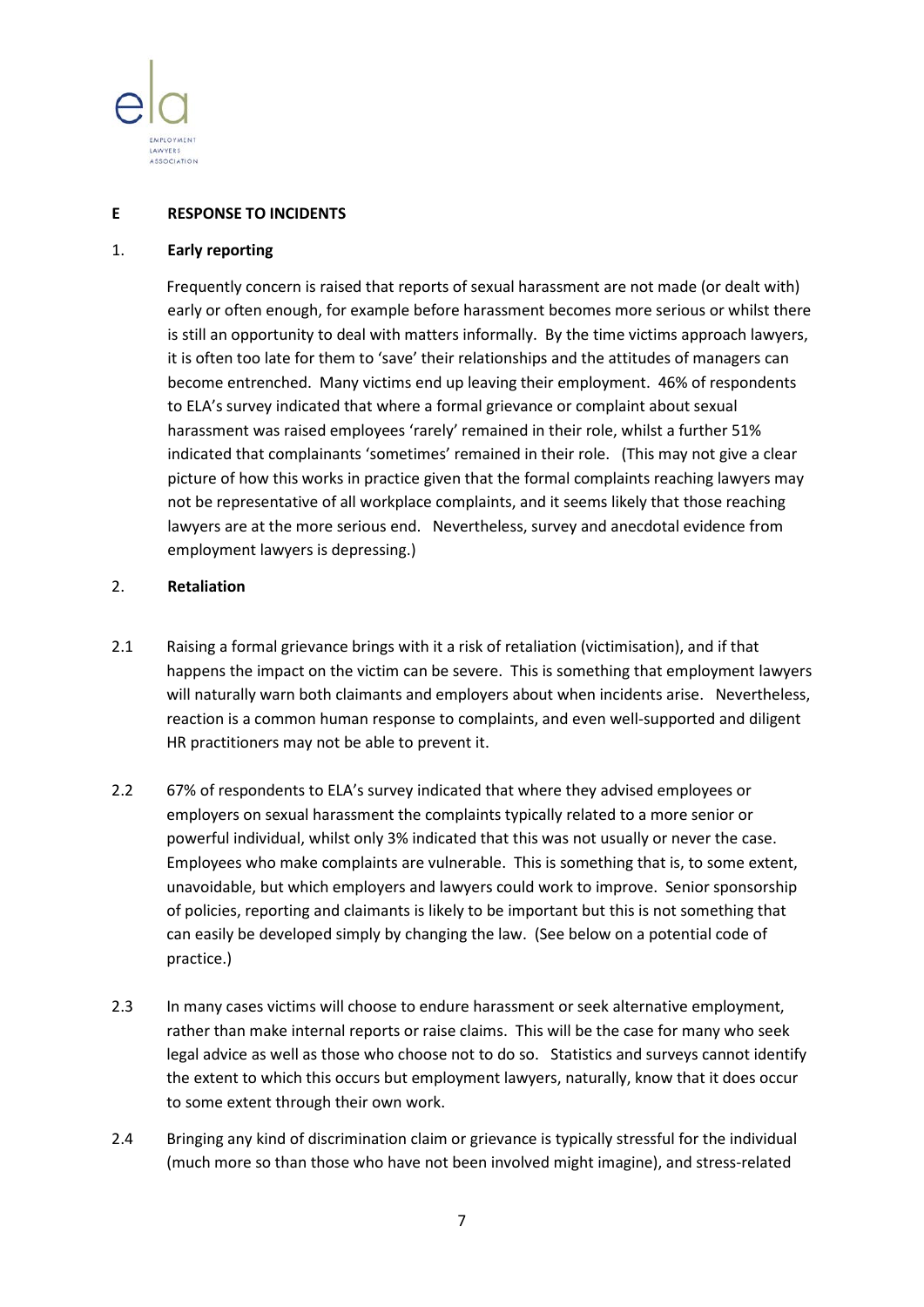

health issues are common. There appears to be a lack of awareness of the impact of conduct of employer investigations etc on individuals. It may be that practical improvements could be made, for example by referral of investigation to more neutral investigators, training on the health-related impact of stress, offering support lines etc. This context may also inform views on the importance of freedom to speak with friends, families and medical practitioners, see further below.

2.5 The role of colleagues in providing support and advocating change to workplace practices does not appear to have been sufficiently explored. 87% of respondents to ELA's survey who advised employees thought those they advised either 'occasionally' or 'never' felt they were supported by colleagues (including HR). Some of these things can be addressed by raising awareness, training etc but the cultural shift required to allow victims (and accused) to raise concerns with colleagues (and colleagues to support them) safely is not something that law can deliver in isolation.

### 3. **False and malicious claims and protection for alleged perpetrators**

- 3.1 Responses to ELA's survey suggest that false and malicious claims are not common. 64% of respondents to ELA's survey advising employers, and 87% of those advising employees indicated that less than 5% of claims they advised on where a settlement agreement was concluded were false or malicious. However, even if the figures are not so high as for genuine complaints, the potential impact of claims on alleged perpetrators is substantial. Damage to an individual's reputation (and relationships) cannot be undone, and there is no effective legal remedy for false accusations. Justice requires that the concerns of this relatively small but deeply affected group of victims should be considered carefully. It is also worth bearing in mind that, in practice, it is often the case that both complainant and alleged perpetrator speak their own 'truth' but that the conclusions to be drawn from conflicting perspectives may, nevertheless, be unclear. Third parties may also find it hard to distinguish between an individual who has been found 'guilty' in an employment context given the issues with standards of proof, broad definition etc highlighted above and an individual guilty of criminal sexual assault.
- 3.2 It should be reiterated that, in an employment context, allegations are not normally proven to a criminal standard. For example, in an employment context a manager conducting a grievance hearing may simply think one employee's oral evidence is more reliable than another's. This relatively low standard of proof should be taken into considering when debating the extent to which formally recording allegations and internal decisions is appropriate and should be made public.

### 4. **Potential professional sanctions**

4.1 The above should also be born in mind if proposals are made to facilitate more severe professional sanctions for perpetrators and their employers.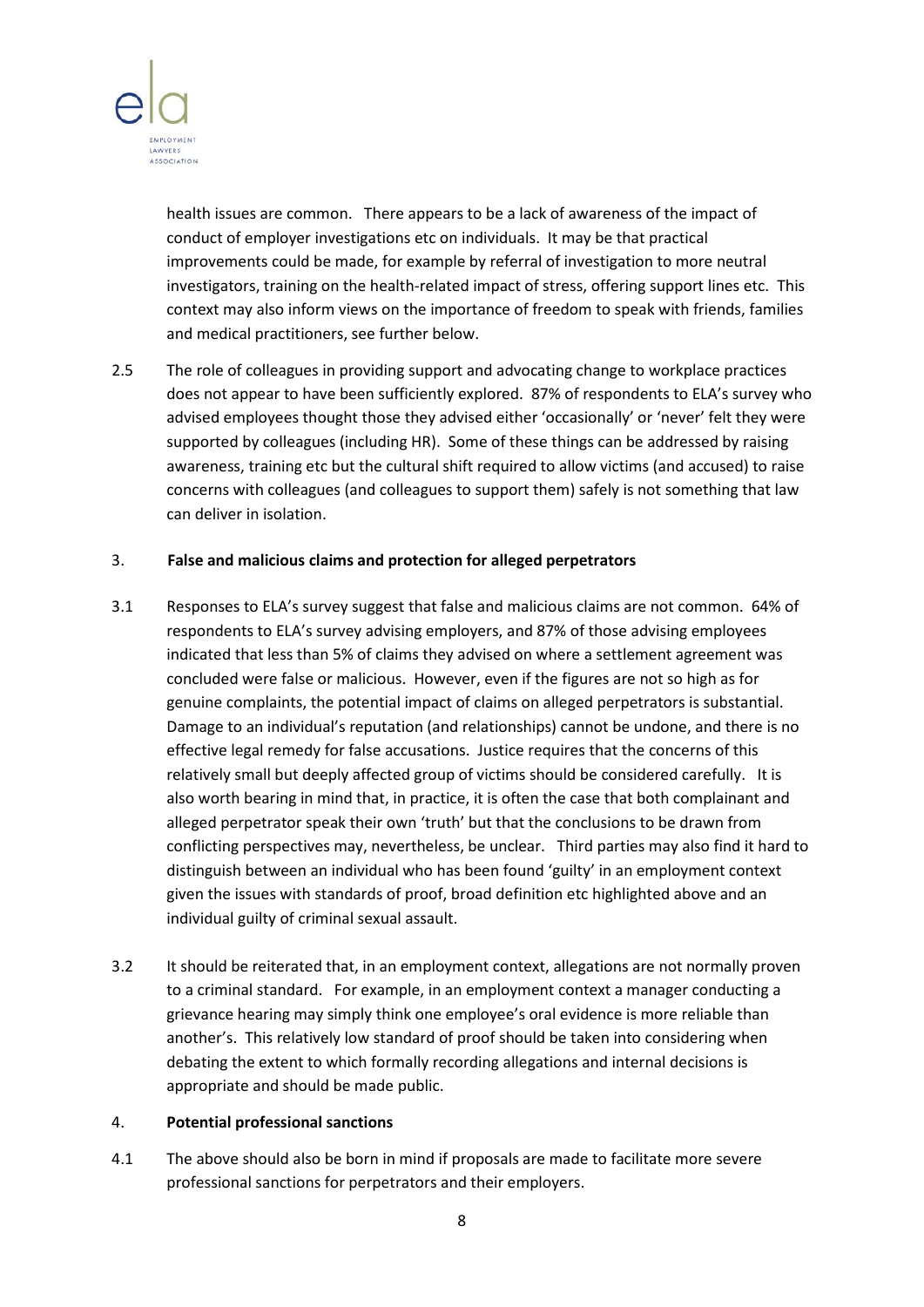

- 4.2 There is often a practical need for quick 'rough justice' in the workplace, in preference to 'no justice' or 'slow justice'. Whilst raising the stakes would clearly encourage regulated employers to focus on addressing problems, this may also limit freedom to take practical steps to resolve things informally at an early stage.
- 4.3 The possibility of more severe potential professional sanctions for harassment that does not meet criminal standards could also have an impact on employees coming forward to raise relatively minor concerns. (Early raising of concerns is generally accepted to be helpful in allowing HR, managers and employees an opportunity to find informal resolutions before problems escalate.)
- 4.4 Processes for reporting and/or determining professional sanctions; standards of proof required for reporting and sanction; and opportunities for alleged perpetrators to participate, appeal etc will be important considerations. It is important to appreciate that professional sanction can have a devastating and potentially permanent effect on an individual's career.
- 4.5 An additional consideration for the legal profession (by contrast, for example, with regulated financial services) is the need to give due consideration to the value of legal privilege to clients and the public. Imposition of reporting obligations on solicitors in relation to matters that concern clients' conduct should be considered carefully, particularly if other approaches are available. (Privilege is not, of course, a special consideration in relation to harassment taking place in law firms or chambers and should not apply to the text of a settlement agreement that has been concluded).

#### **F SETTLEMENT AGREEMENTS AND CONFIDENTIALITY**

#### **1. Current role of settlement agreements**

- 1.1 Before considering whether legislation relating to settlement agreements should be amended, it is important to understand the pivotal role settlement agreements currently take in the context of a variety dispute types. Changes to legislation and required practices could affect large numbers of victims, employees, employers, witnesses and perpetrators.
- 1.2 It should be recognised at the outset that any form of redress for sexual harassment is likely to be unsatisfactory, in that sexual harassment that has taken place cannot be undone. Also, that the impact on victims (and accused and employers) can vary considerably. Many victims suffer serious health problems and potential future employment and income disadvantages as consequences of harassment. The impact on those (rightly or wrongly) accused of harassment can also be severe. It is important that the interests of the 'wider public' take into account the interests of individuals directly affected by harassment and by allegations of harassment. Those interests are not always aligned to those of the wider public. (See below on responses to ELA's survey in respect of confidentiality particularly.)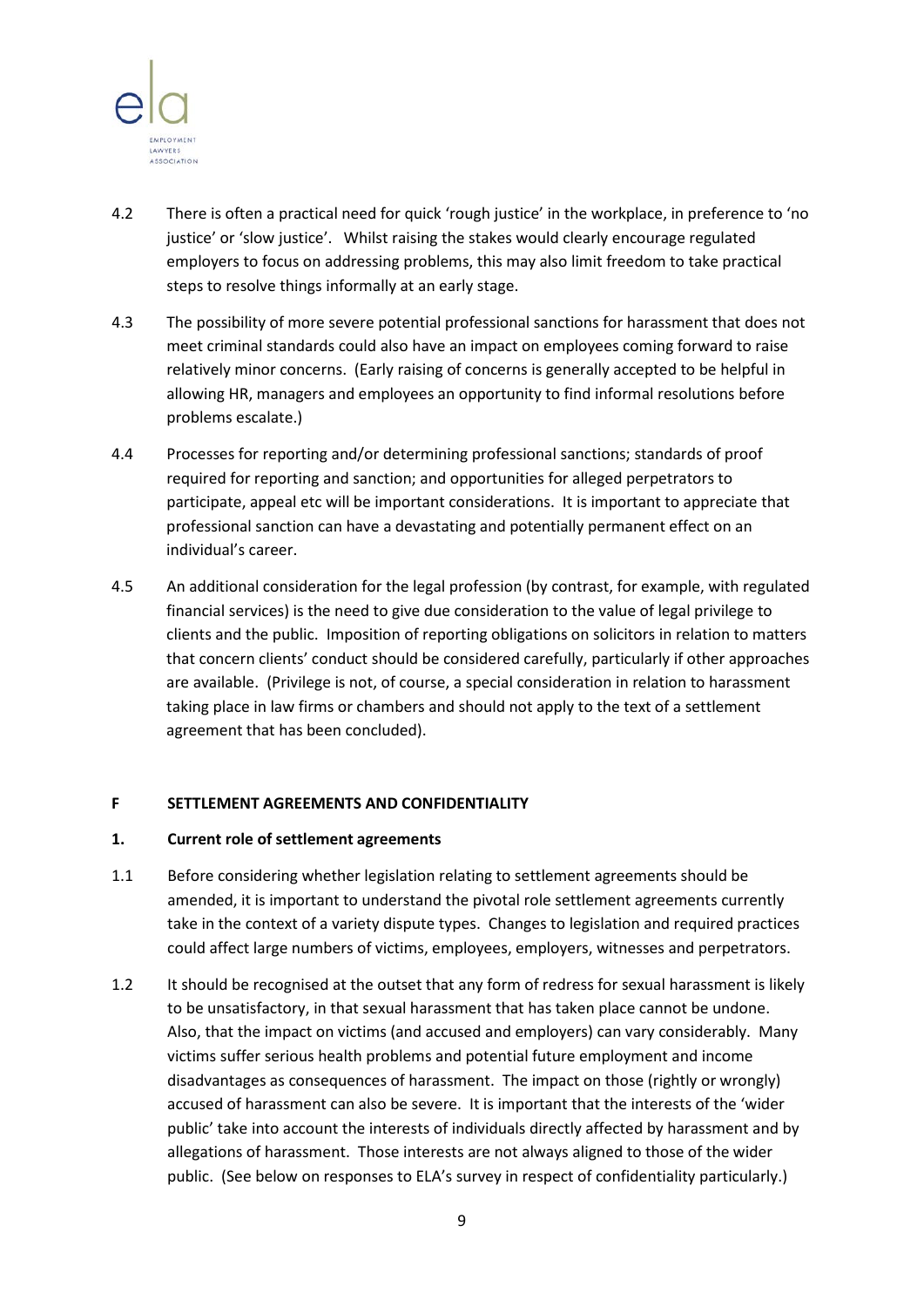

- 1.3 In practice, victims of harassment may seek a range of outcomes including, for example, acknowledgement that the wrong has been done; an apology; to see significant change in workplace practices as a consequence of their complaint; for the perpetrator to be 'punished' in some way (eg to lose their job or supervisory role); for the harasser to stop doing what they are doing; or simply to move on with privacy or confidence that there will be no further negative action. These types of desired outcome cannot all be addressed by litigation or settlement agreements.
- 1.4 Most employment lawyers would agree that litigation is a last resort, rather than a desirable outcome, for victims. Victims find litigation stressful, and litigation can be disproportionately expensive. Litigation, even when successful, does not typically deliver the sense of resolution or 'justice' (or privacy) that litigants tend to look for at the outset. Settlement agreements help all parties to find an informal resolution without facing litigation. The primary remedy typically offered by a settlement agreement is money. Another key benefit for individuals is that the agreement can regulate the behaviour of the parties going forward. This does not typically fully meet the victim's needs, but currently it is one of few options available to them to seek redress. At a practical level, victims who lose their jobs often find financial compensation helpful, if not sufficient to redress the wrong.
- 1.5 Examples of terms that might be agreed via a settlement agreement include:
	- confidentiality, for example, that specified people will not talk about specified events, usually with caveats, eg, to allow the employee to make a 'protected disclosure' or discuss the events with a partner or lawyers;
	- the terms of a reference for the employee, again often subject to caveats, eg related to regulatory obligations.
	- terms restricting either, or both, parties from making derogatory, untrue or misleading statements about the other.

Further commentary on confidentiality restrictions is offered below.

1.6 It is important to reiterate that settlement agreements are also used in a wide range of situations which do not involve sexual harassment at all, eg redundancy, unfair dismissal, claims related to unpaid wages and for other types of equality-related claim. Careful consideration should be given to the potential impact of any proposed change focused on addressing sexual harassment on these other areas.

## **2. Settlement agreement – statutory requirements**

For a settlement agreement to effectively settle statutory employment claims the agreement must satisfy specific requirements confirmed in various pieces of legislation and in case law. For example:

• the individual must be independently advised by a qualified person (in addition to solicitors and barristers, qualified trade union representatives may advise);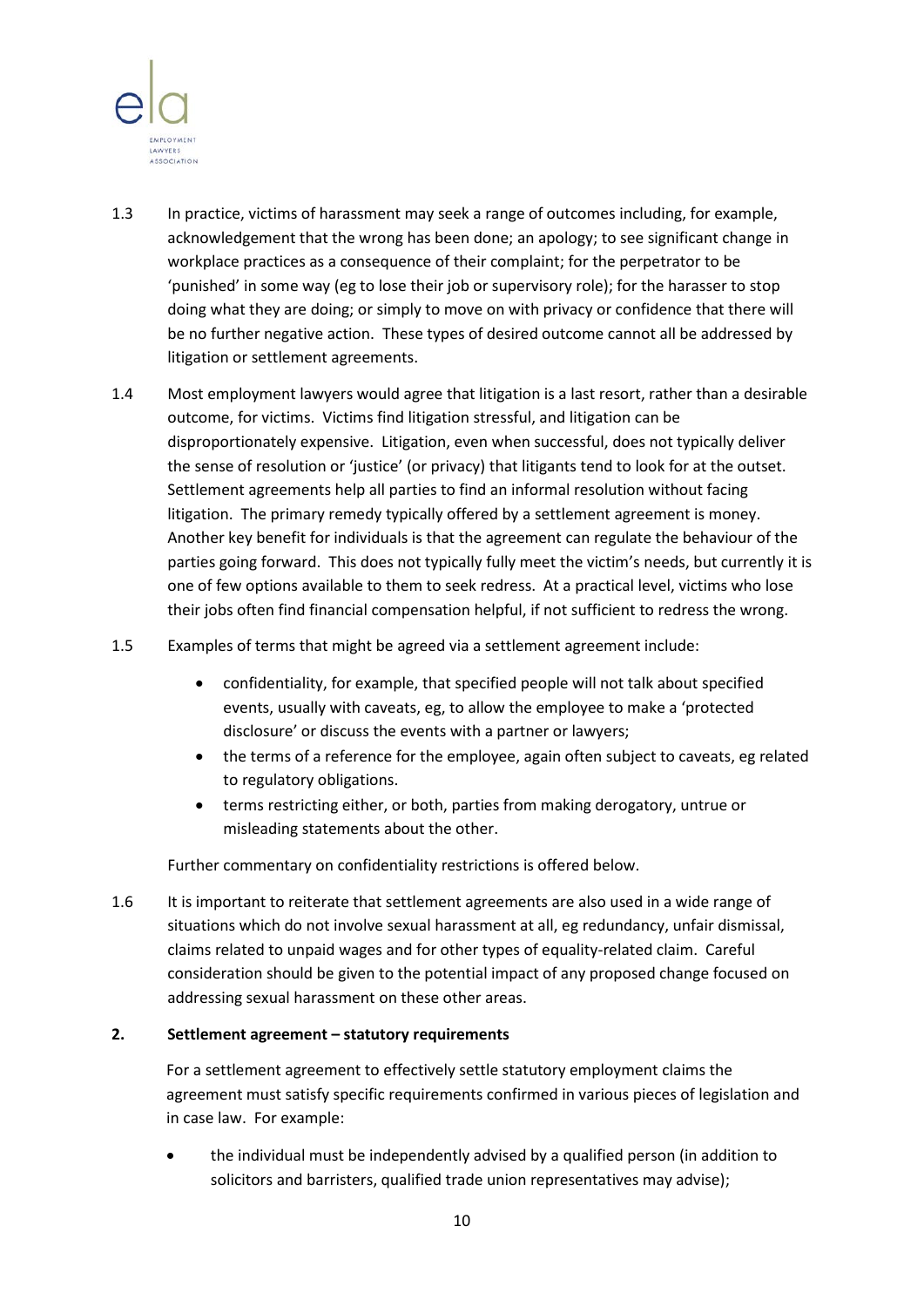

- the agreement must generally relate to the complaints made;
- the agreement must confirm in writing that the relevant settlement agreement legislation is satisfied.

It is worth bearing in mind that disputes can also be resolved via ACAS conciliation and settlement through an ACAS 'COT 3' agreement, to which different rules apply.

# **3. Confidentiality**

- 3.1 Less than 1% of respondents to ELA's survey confirmed that they had ever advised (either an employer or employee) on a settlement agreement which included a requirement that the employee could not keep a copy of the agreement.
- 3.2 The overwhelming majority of respondents to ELA's survey confirmed that they thought freedom for the parties to agree terms related to confidentiality, references, reasons for termination etc in settlement agreements was helpful for employers (92%) and employees (82%), whilst a much lower proportion of respondents (40%) confirmed that they thought this freedom was helpful from a public policy perspective, disregarding the interests of those directly involved.
- 3.3 Only 5% of respondents to ELA's survey said that they would support a total ban on confidentiality restrictions in settlement agreements. An overwhelming majority of respondents to ELA's survey (95%) did not.
- 3.4 It is worth bearing in mind that confidentiality provisions in settlement agreements allow the parties to settle claims without admission of liability. Typically, a claimant will be much better off financially (with less risk) following receipt of compensation under a settlement agreement, than if the claim were pursued to Tribunal, where an award of compensation might be lower, the claim might be lost, legal costs are not generally awarded even to successful claimants, and the outcome will generally be public. It is also important to note that Tribunal outcomes are not accurately predictable. If freedom to settle without admission of liability were removed there would be less incentive for respondents to settle and to settle early, before substantial expense is incurred.

## **4. Advice to clients on the meaning of settlement agreements**

Solicitors (and other qualified people) advising on a settlement agreement are already required by the legislation provided for settlement agreements to advise on the 'terms and effects' of the agreement and that advice should of course include advice on any confidentiality agreement contained in the settlement agreement. See, for example, section 203 of the Employment Rights Act 1996. For commercial reasons, the solicitor advising the claimant is almost invariably required to provide written confirmation that the solicitor has actually given that advice. More recently the Solicitors Regulatory Authority has issued a 'warning notice' to solicitors regarding their obligations in relation to confidentiality agreements.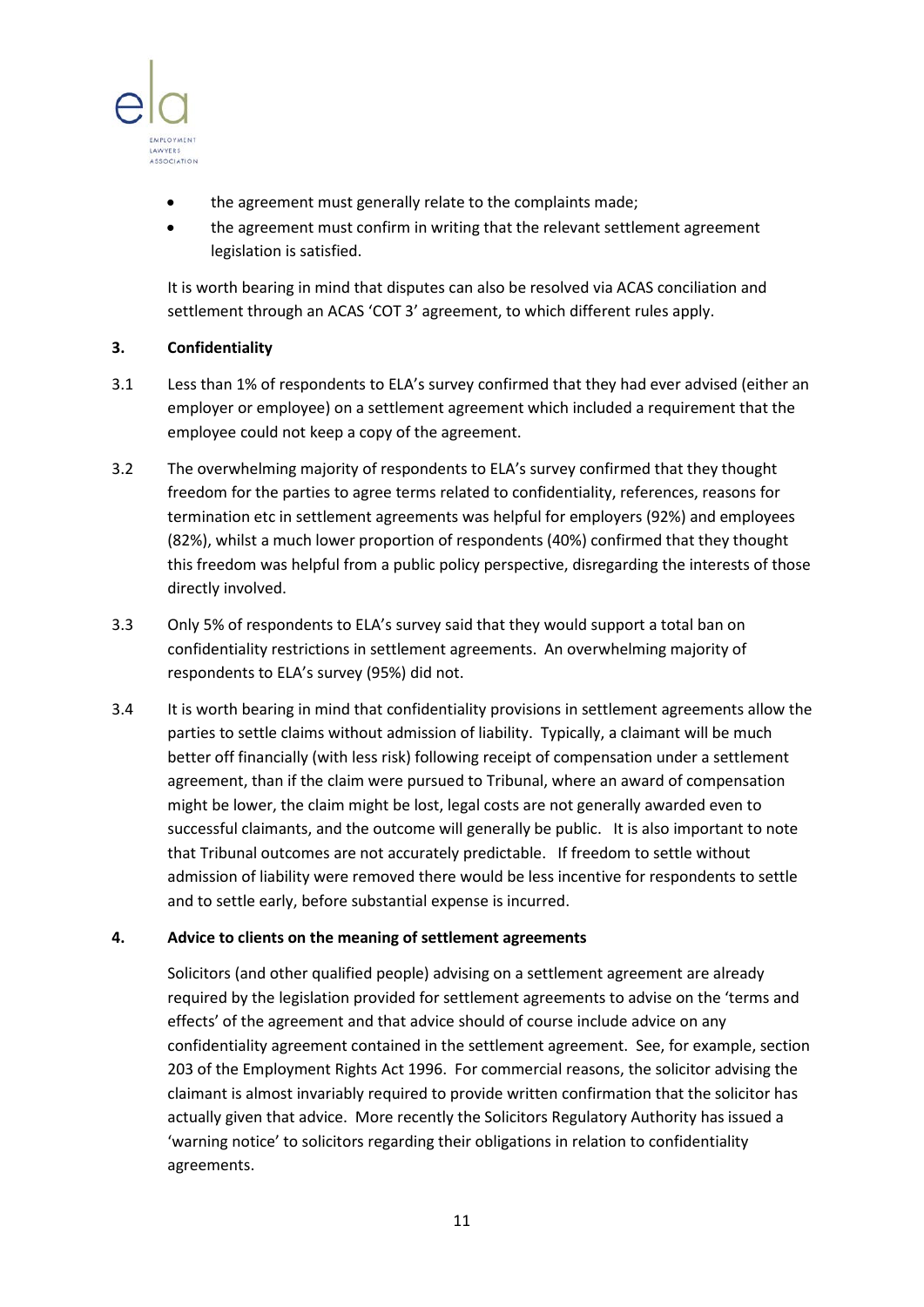

## **5. Mandatory wording relating to confidentiality in settlement agreements**

- 5.1 As highlighted above, current legislation already requires that settlement agreements include some specific information in writing (see, eg, s203 of the Employment Rights Act 1996). One option would be to amend settlement agreement legislation to require written confirmation of exemptions to any confidentiality obligation.
- 5.2 These might include for example the right to:
	- report a crime to, or cooperate with, the police;
	- give evidence to, or comply with an order by, a Court or Tribunal;
	- make a 'protected disclosure' (ie those covered by whistleblowing legislation, s43A of the Public Interest Disclosure Act);
	- report to, or cooperate, with a regulatory body;
	- seek medical, legal and tax advice etc.

There are already some existing (limited) requirements in this regard, eg in a financial services context / related to protected disclosures. As highlighted by others, a clear list of bodies to which disclosures can clearly be made under the Public Interest Disclosures Act would be helpful.

- 5.3 Other exceptions commonly referred to in settlement agreements include exceptions to allow discussion with a defined partner or close family (this is normally made subject to a corresponding commitment to confidentiality) and for information that is already in the public domain (other than through the individual's breach) or order of a Court or Tribunal.
- 5.4 A majority of respondents to ELA's survey supported amendment to legislation to require mandatory wording relating to confidentiality in settlement agreements as a condition of enforceability. 58% thought mandatory wording should be included and 42% thought it should not be.
- 5.5 Respondents were more narrowly divided on whether similar mandatory wording should be required in other confidentiality agreements with employees or workers. (An example might be written confidentiality clauses in an employment contract). 53% thought mandatory wording should be included 47% thought it should not be. It is worth noting that a (limited) duty of confidentiality is normally implied into every employee's contract of employment under the common law.
- 5.6 Some potential pros and cons of including mandatory settlement wording related to confidentiality as a condition of an effective settlement agreement (ie an agreement that would effectively prevent the individual from making specified statutory employment claims) include the following:
	- mandatory wording would be static and could not be easily adapted to suit the parties' preferences or developing case law;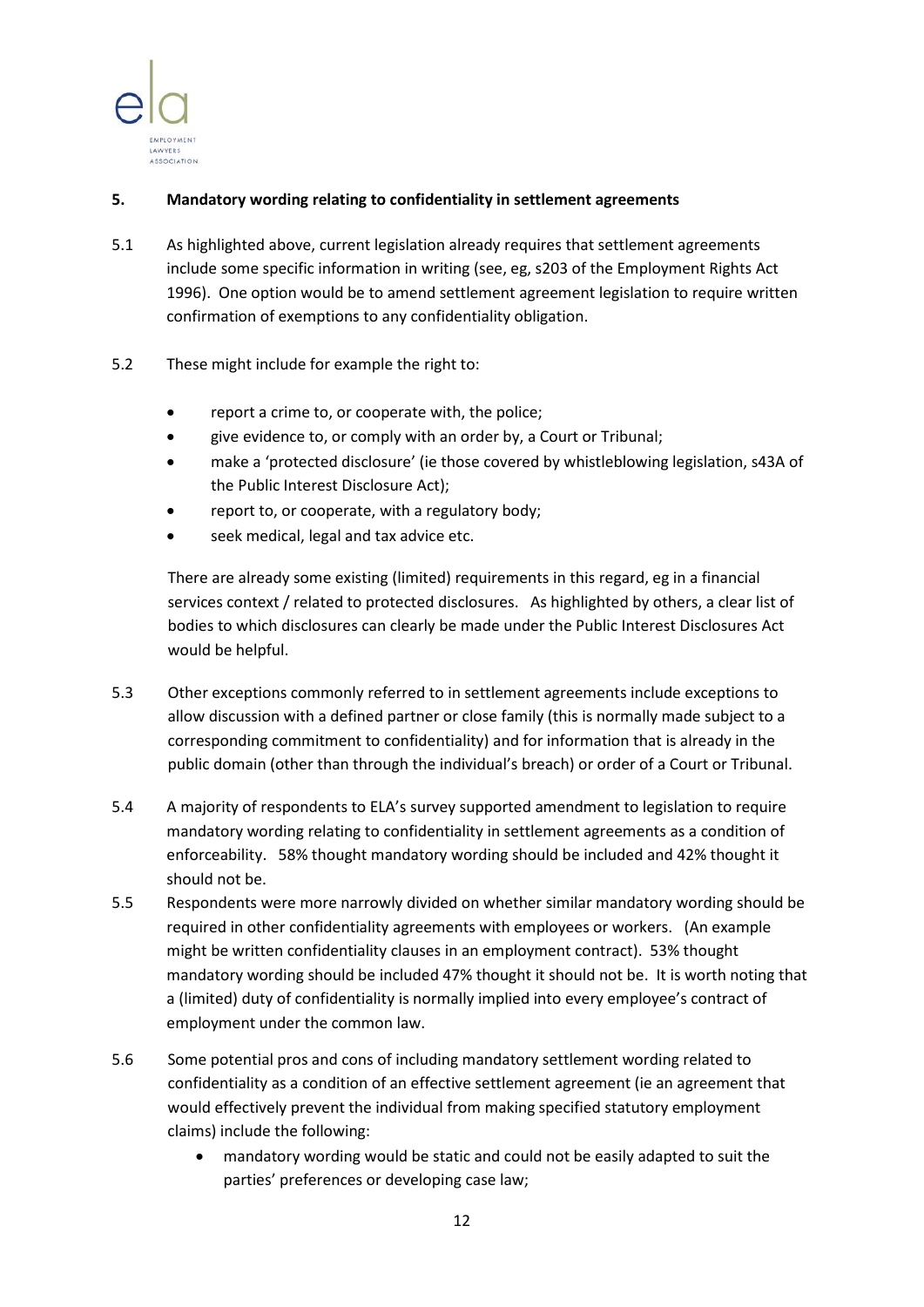

- if specific wording were required less time (and expense) would be wasted on discussion between the parties (and their lawyers) over appropriate wording;
- lawyers could confidently advise on exemption wording, knowing they are recommending the 'right' wording;
- requirements could be imposed on unregulated individuals who may prepare settlement agreements for the employer (eg HR specialists) if the settlement agreement were not effective without it;
- 5.7 If any wording is to be imposed, consideration should be given to whether mandatory exceptions to confidentiality provisions (as above) should be imposed or whether mandatory confidentiality wording should be imposed. The latter would significantly reduce the flexibility of lawyers to help clients agree terms to fit the circumstances. For example, the parties to an employment dispute will often agree that responses to telephone enquiries to a former employer from a potential new employer must be consistent with an agreed written reference set out in the settlement agreement. This is often agreed at the request of the employee's lawyer to help the employee confidently seek new employment. For example, an employee dismissed for what the employer sees as 'poor performance', but the employee sees as 'character clash' or bullying, may seek some comfort that the employer will not destroy their chances of securing a new job by provide an unfairly critical reference.

#### **6. Claw back clauses**

- 6.1 A significant proportion of settlement agreements include 'claw back' clauses requiring repayment of money delivered under the terms of a settlement agreement in the event that the employee breaches any term of the settlement agreement, or breaches specified terms.
- 6.2 It can be argued that such clauses are void on grounds of public policy, eg because specific terms amount to an unenforceable 'penalty clause'. Interestingly, 47% of respondents to ELA's survey confirmed that they thought these clauses were not normally enforceable whilst 19% thought these clauses were usually enforceable. Clearly there is some uncertainty as to the precise effect of these clauses, and of course context, scope and drafting will be different for different settlement agreements so a clear answer may be hard to give through a survey.
- 6.3 It may also be that such clauses are included to 'discourage' breach rather than with a genuine expectation that they would be enforced in the event of breach.
- 6.4 The 'threat' of claw back, when coupled with uncertainty around the scope of confidentiality (and other) clauses has been criticised by some.

#### **7. Other purposes of settlement agreements**

When considering whether to amend or tighten settlement agreement legislation it is important to bear in mind that the majority of employment disputes do not involve sexual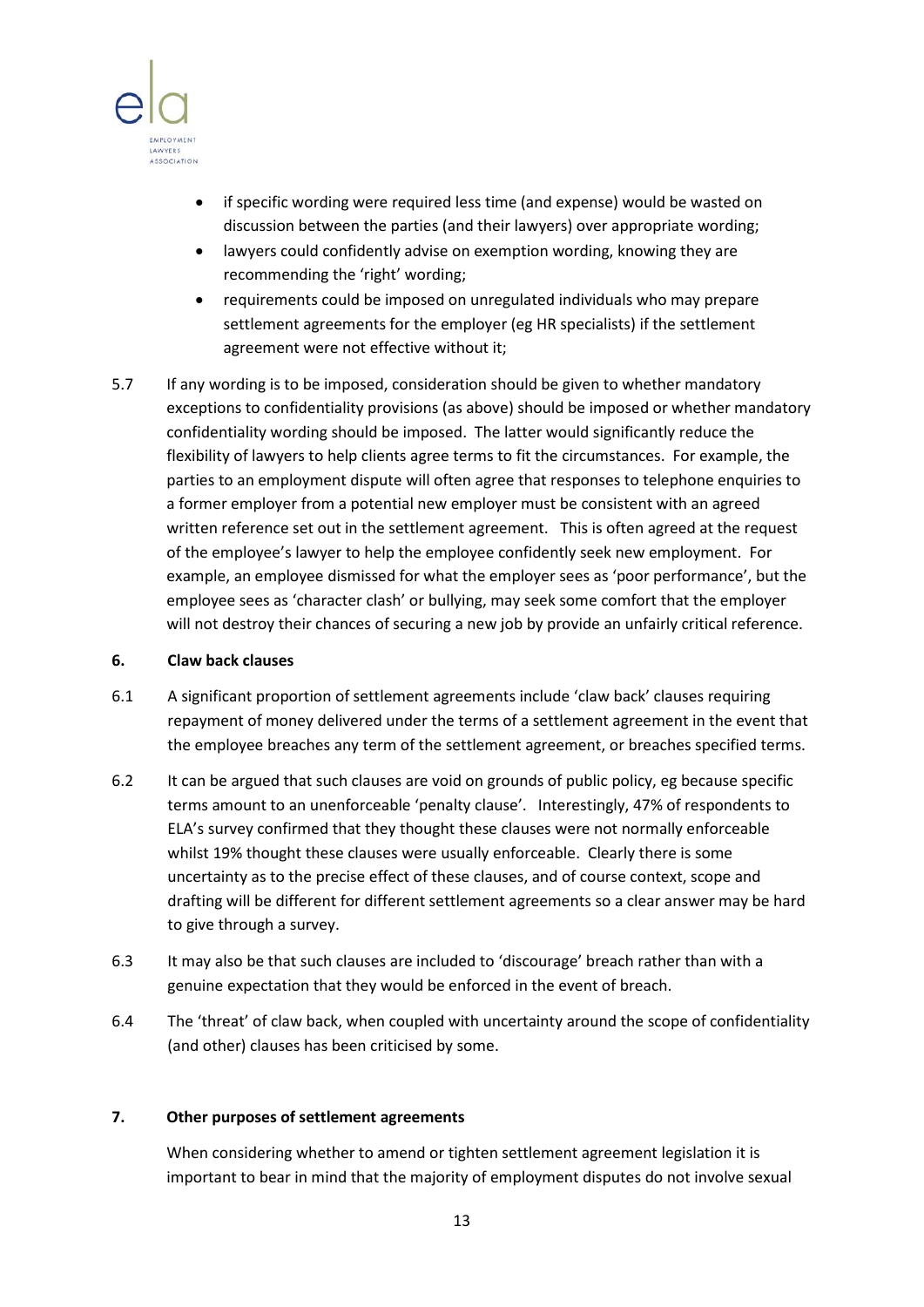

harassment or 'criminal' sexual harassment. 85% of respondents to ELA's survey confirmed that they had either never advised on incidents of sexual harassment that might potentially be criminal (27%) or that less than 5% of the settlement agreements they advised on related to sexual harassment (58%). This is important because if, as most employment lawyers would assume, even without our limited survey data, settlement agreements generally relate to other things it is important that the impact on those other situations is taken into consideration when new legislation aimed at tackling sexual harassment is proposed.

## **8. Restricting who can sign settlement agreements for the employer**

- 8.1 It has been suggested that restricting who can sign settlement agreements for the employer (eg to a statutory company director) could potentially assist victims by ensuring knowledge at a senior level of the settlement terms, perhaps making it more likely that action would be taken to prevent recurrence.
- 8.2 One potentially negative consequence is that such a formal process may make conclusion of settlement agreements less likely, and potentially lead to more litigation to be resolved by Courts and Tribunals. It would be sensible to review the practical impact of existing requirements of this type, for example in the public sector, before extending such requirements to others.
- 8.3 Respondents to ELA's survey did not support this suggestion (68%). There was very little support either for differentiating between different types of claim in this regard (eg by reference to size of employer or type of claim).

## **G OTHER SUGGESTIONS**

## **1. Formal responsibilities and guidance for employers**

- 1.1 81% of respondents to ELA's survey supported introduction of a non-binding statutory code of practice to guide employers, perpetrators and victims in their response to this issue.
- 1.2 The same proportion or respondents (81%) supported imposition of specific statutory duties on employers to take steps to combat sexual harassment.
- 1.3 These two approaches could stand alone or both be adopted separately. We assume that, if adopted, the scope and content of the proposals, and consequences of non-compliance, would be considered very carefully. Timing for introduction would also be important to maximise impact.

#### 2. **Reintroduction of statutory equality questionnaire procedure**

2.1 A majority (but not a huge majority) of respondents to ELA's survey (61%) supported reintroduction of a statutory questionnaire process, either in the form adopted previously (29%) or with some modifications (32%). The questionnaire would give victims an opportunity to ask questions and a Tribunal could draw inferences from responses.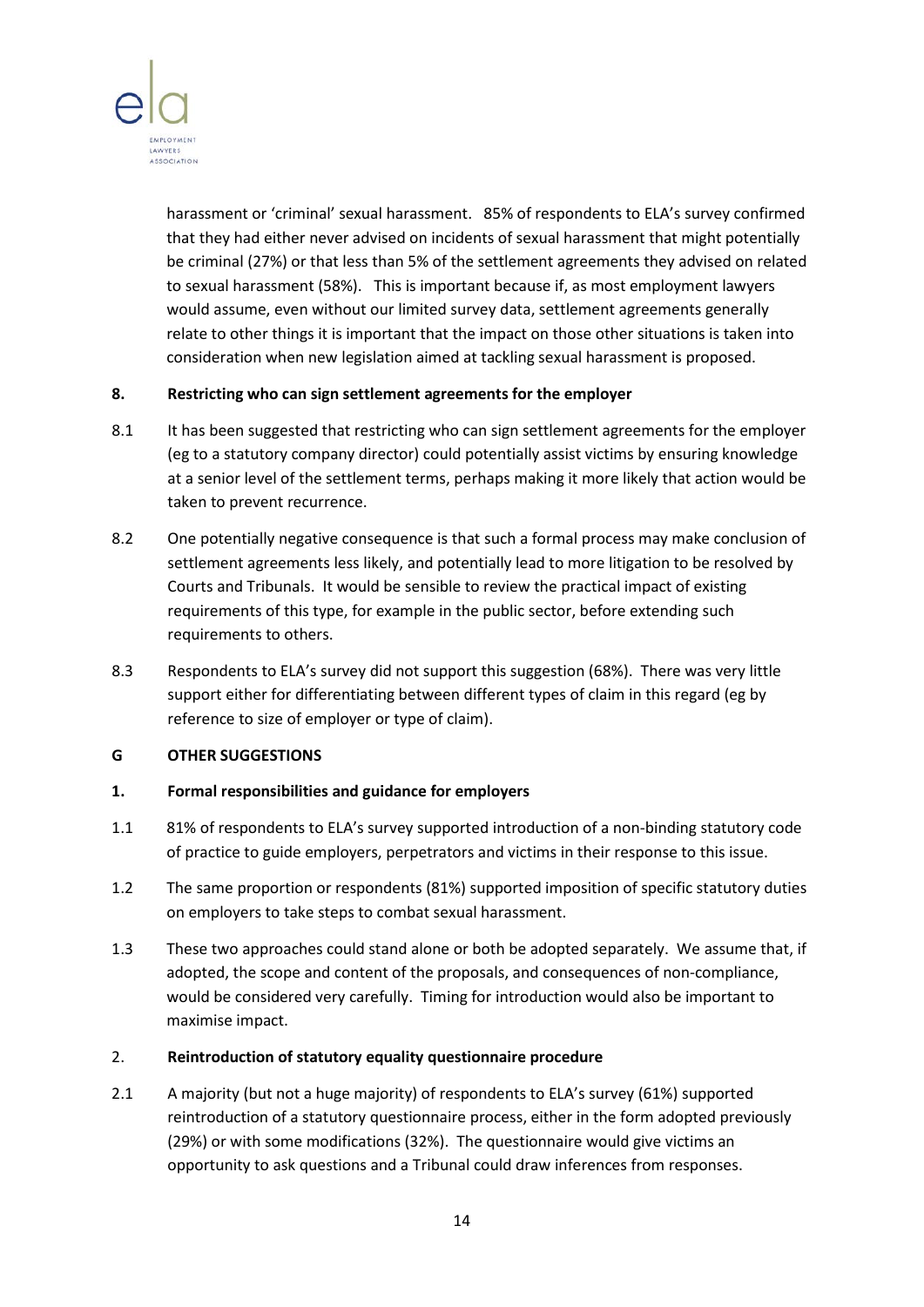

In practice, under the previous legislation allowing for this, most sensible employers would choose to respond to a statutory questionnaire. This could help, for example, by giving the victim an opportunity to request information that might assist at an early stage. For example, the employee might ask about the employer's previous claims record.

- 2.2 This could help address difficulties that claimants sometimes face in obtaining evidence from employers. Employers who anticipate being served with a questionnaire may also take steps to ensure that they can respond positively to the questions likely to be asked, eg by ensuring that they offer appropriate training to staff.
- 2.3 In practice, completion of questionnaires under the previous legislation was quite onerous for employers.
- 2.4 If questionnaires were to be reintroduced, consideration should be given as to whether they should be available for a full range of claims available under equality legislation.
- 2.5 If questionnaires are reintroduced careful consideration should also be given to the advantages and disadvantages of 'pro forma' questions. Pro forma questions would make response by the employer easier but would be less useful to employees seeking particular information needed to make a claim, or to decide whether to make a claim. Timing may also be important.

#### **3. Time limits**

- 3.1 There has been some discussion over the short time limits for making claims for sexual harassment under employment legislation to an Employment Tribunal. This can be challenging for claimants, particularly those whose health and strength have been affected by their experience. However, a narrow majority of respondent's to ELA's survey thought that the time limit should remain at 3 months (52%).
- 3.2 Examples of arguments for and against extension include the following:
	- claimants find making claims stressful and being pressed to take action quickly may have an adverse impact on health, outcome or ability to meet time limits;
	- short time limits force the parties to address matters while recollections are relatively fresh and evidence is more easily available;
	- short time limits may disrupt settlement negotiations, depending on context;
	- short time limits may sometimes prompt quicker resolution.
- 3.3 The availability of a discretion to extend time limits does not give the same comfort to a claimant as a longer certain time limit. Prudent lawyers will usually err on the side of caution and deliver by a reliable deadline when they can, rather than rely on a possible exercise of discretion.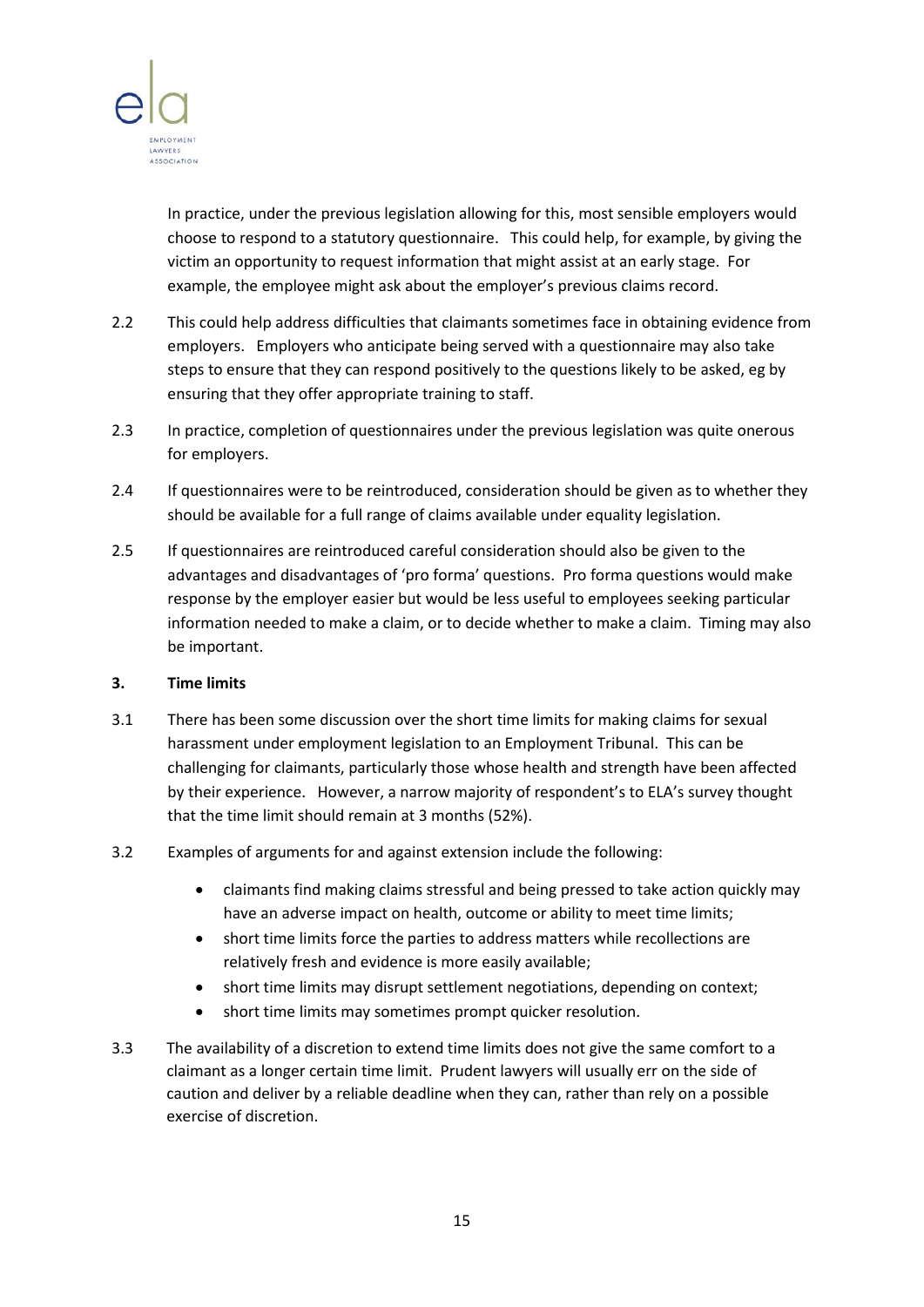

### **4. Record keeping**

- 4.1 A majority of respondents to ELA's survey (54%) did not support introduction of a mandatory register of sexual harassment allegations.
- 4.2 If such a requirement were introduced there are a variety of approaches that might be adopted. Careful consideration should/could be given, eg, to:
	- the purpose(s) of such a register;
	- who would be able to access such a register and how they would do so (Respondents to ELA's survey indicated that prescribed managers, Tribunals and possibly regulatory bodies could be given access, with differing degrees of support. There was no obvious support for differentiating between large and small employers. Very few (7%) supported public access to the information and it should be reiterated that the majority (54%) did not support introduction of such mandatory requirements at all);
	- the interests of alleged perpetrators who may not have been found 'guilty' or been given an adequate opportunity to respond (see above), and of victims who may value their privacy;
	- data protection laws;
	- whether a mechanism for anonymous reporting of the subject matter of settlement agreements (eg by lawyers or employers, or both) might be appropriate;
	- whether copies of settlement agreements concluded, rather than allegations, should be retained, and made available for inspection for specified purposes;
	- whether data relating to Tribunal decisions on sexual harassment could be more effectively gathered.
- 4.3 This is a complex topic not well suited to analysis by survey and any proposals should be very carefully considered.
- 4.4 As indicated above, settlement agreement legislation typically requires that the agreement should relate to the particular complaints made. In practice, this is often done by including a long list of all the claims the employer can possibly think of, rather than by careful articulation of the claims that have actually been raised by the claimant. Requiring that employers stick to the wording of current legislation when setting out claims would help with the collation of statistics. (This would probably require some change to legislation as there is existing case law in this area).

#### **5. Volunteers**

The majority (88%) of respondents to ELA's survey supported clear extension of employment sexual harassment legislation to volunteers (in addition, eg, to paid employers, workers and those who provide personal services).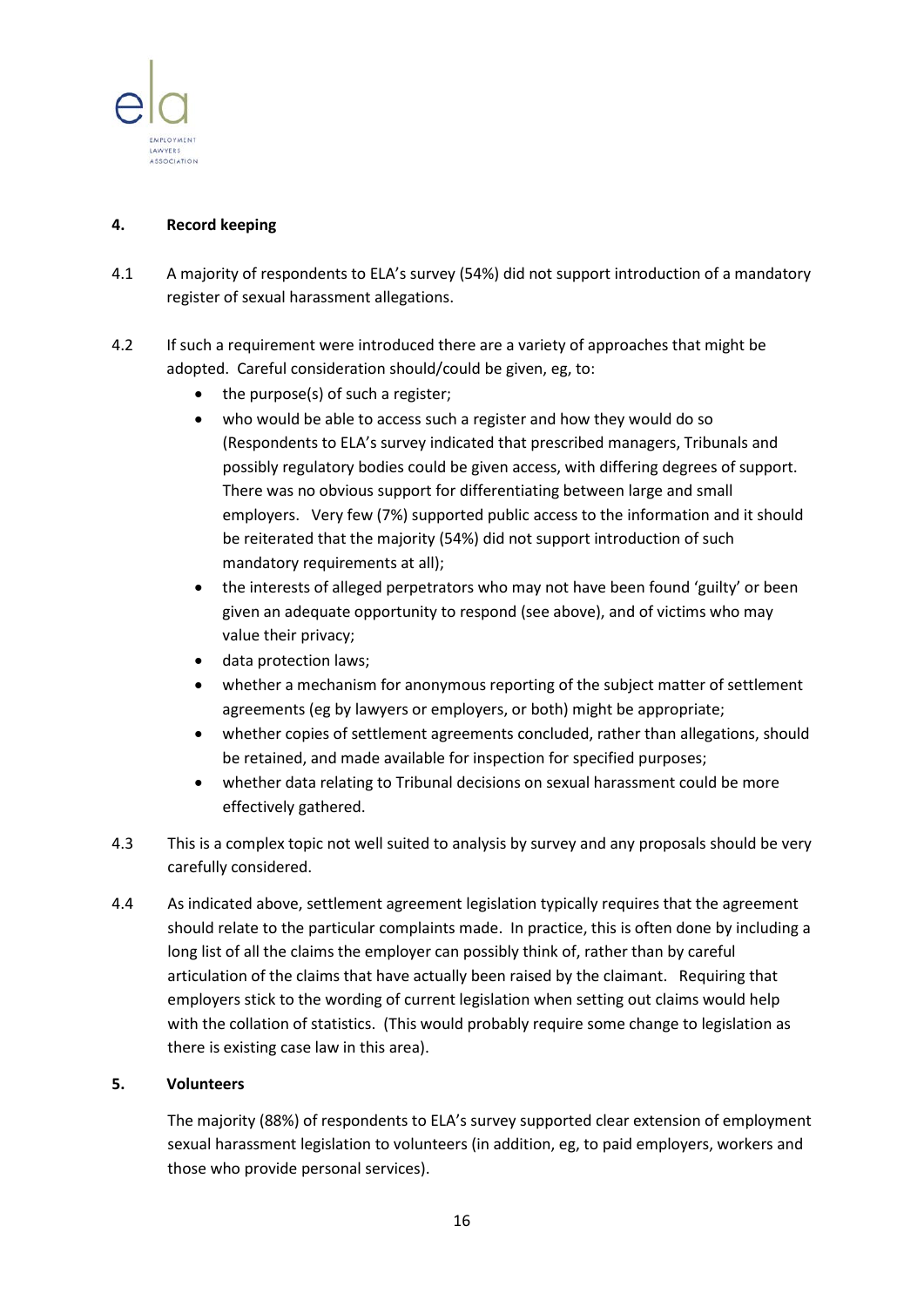

#### **6. Professional conduct**

Evidence given by Zelda Perkins to the Women & Equalities Select Committee has prompted some considerable re-focus on ethics, specifically the way that solicitors' conduct requirements interact with confidentiality provisions. At the time of writing, a 'warning notice' to solicitors has been issued by the SRA and guidance aimed at the public and lawyers is the subject of consideration by the Law Society, SRA, ELA and other interested parties.

Law firms, the SRA and the Law Society all help solicitors understand their ethical obligations. As a members' association, ELA is not required to provide ethics training to members but has voluntarily included or referred to ethics in its training programme, to some extent. 81% of ELA's survey respondents supported inclusion of ethics training focused specifically on employment lawyers in ELA's programme.

### **7. Personal injury**

Further consideration might be given to the interaction of personal injury laws and employment laws where damage to health has been caused by sexual harassment (and in other circumstances), including the extent to which it is appropriate to settle personal injury claims via a settlement agreement.

#### **8. Damages**

It would be possible to provide for aggravated damages or other additional penalties in cases where there is evidence of previous complaints of sexual harassment made against the same individual and the employer has failed to take action.

## **9. Third party harassment**

75% of respondents to ELA's survey supported reintroduction of specific statutory protection against harassment by third parties. (For example, sexual harassment of an employee by a customer.)

## **10. Access to legal advice for claimants**

Access to legal advice at reasonable expense is a serious problem for claimants, and this is something that requires ongoing consideration along with other access to justice issues. Employers can also find legal costs difficult to bear but typically have greater resources. In practice, the parties do not typically have equal access to advice. Alternative ways of funding support for claimants include pro bono support (eg as currently offered in a limited way by ELIPs or FRU), contingency fees, legal aid, EHRC, insurance etc, none of which currently provides sufficient support for sexual harassment-related employment claimants. Legal costs are generally irrecoverable in the Tribunal even if the claimant wins and, where a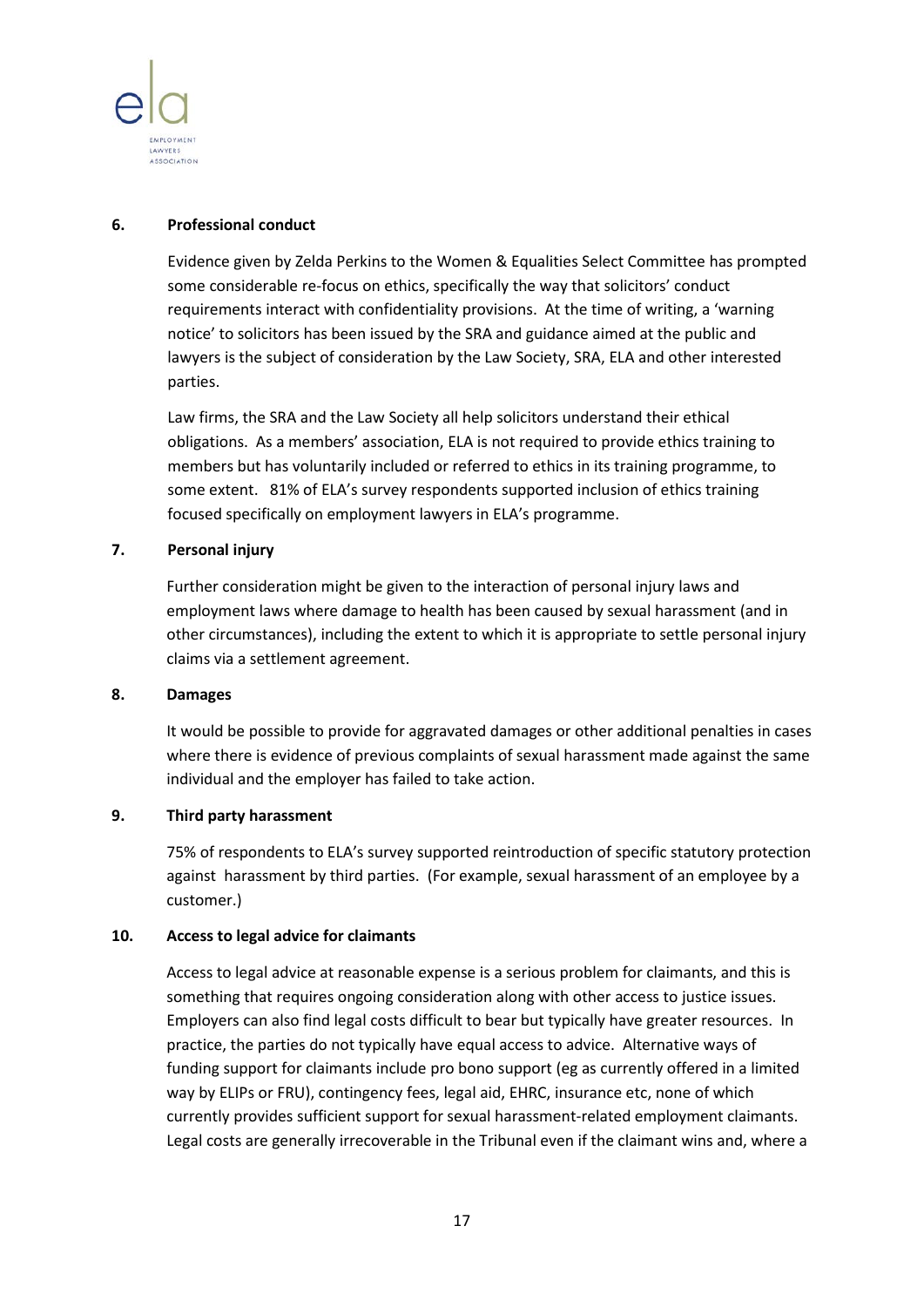

claimant is properly represented, may be disproportionate to sums awarded at Tribunal. Public policy considerations may warrant differential treatment for this type of claimant. For example, action by the EHRC could have considerable dissuasive impact beyond the particular case supported.

## **CONCLUSIONS**

As highlighted at the outset, the purpose of this paper is to inform debate rather than to promote suggestions for legislative change, and particularly to highlight the way that employment laws relating to harassment currently operate in practice. ELA would like to highlight the following:

- 1. Whilst the law is important, the prevalence of sexual harassment to a large extent depends on workplace culture and the behaviour of individual perpetrators and employers. It can be tempting to assume that changing the law will 'make a difference'. Changing the law is often easier than addressing underlying problems – it is within legislator's control, whereas the behaviour of individuals is not. Whilst changing the law is not a 'quick fix' to this problem there are areas where improvement might be made. That is the area where ELA's members have particular expertise and this paper therefore naturally focuses on the narrower legal context.
- 2. Legislators may, eg, consider introducing the following and, if they do so, further work should be done to ensure that the decisions made are appropriate:
	- a. introducing mandatory wording for inclusion in settlement agreements (ie without which the agreement will not be enforceable) to make the restrictions on the scope of confidentiality agreements clearer, and possibly mandatory wording for inclusion in other types of confidentiality agreement intended to bind employees and workers;
	- b. introducing mandatory duties to take steps to combat sexual harassment;
	- c. introducing a code of conduct for employers regarding prevention and management of sexual harassment allegations;
	- d. re-introducing a statutory questionnaire procedure.
- 3. Legislators should be cautious in proposing changes to legislation that may potentially have far-reaching and unexpected consequences for claimants, employers and those accused of harassment. Eg the potential impact of new professional penalties or reporting requirements; and on the ability to individuals to secure new employment or reach a negotiated settlement without admission of liability or litigation should be considered carefully.